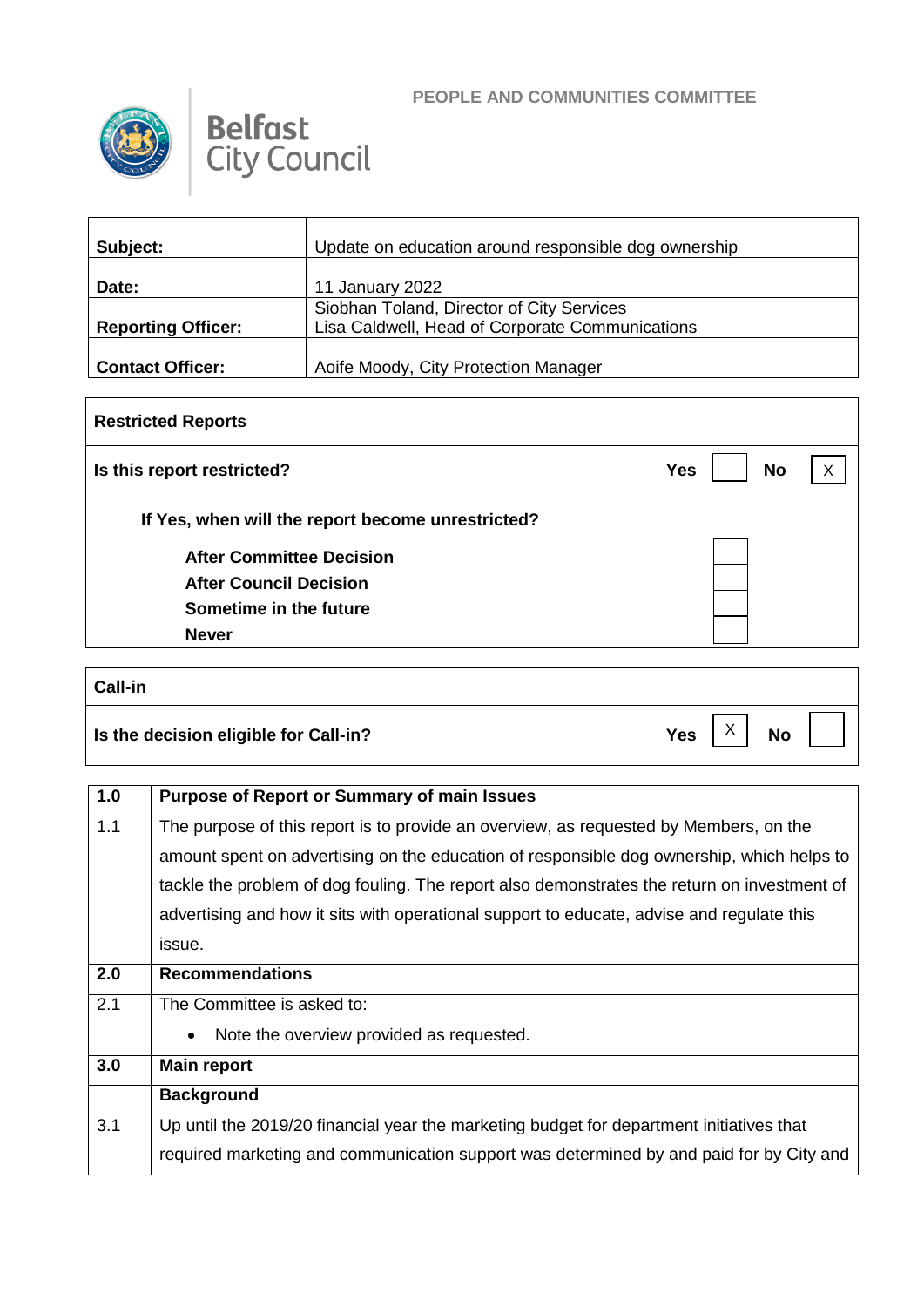|     | Neighbourhood Services. Following the marketing and communications structural review             |  |  |
|-----|--------------------------------------------------------------------------------------------------|--|--|
|     | and related centralisation of spend in 2018, spend is now determined by the marketing and        |  |  |
|     | communications function in consultation with the business area/ department.                      |  |  |
|     |                                                                                                  |  |  |
|     | Previous campaign spends                                                                         |  |  |
|     | 17/18 - £108,300                                                                                 |  |  |
|     | 18/19 - £57,680                                                                                  |  |  |
|     | 19/20 - £25,000 (Jan 2020)                                                                       |  |  |
|     | 20/21 - £25,000 (Oct 2021)                                                                       |  |  |
|     | <b>Campaign objectives/strategy</b>                                                              |  |  |
| 3.2 | The advertising objectives are to generate awareness and to tap into the need to act             |  |  |
|     | responsibly, as a dog owner, and to raise awareness of the fines related to enforcement.         |  |  |
|     | The key message is 'Pick up or pay up, dog wardens are patrolling your area' and to              |  |  |
|     | reduce the number of dog fouling incidents in our city and show our citizens that the council    |  |  |
|     | takes this issue seriously. We generally advertise in the winter months as there is an           |  |  |
|     | increase in dog fouling in the dark evenings and mornings.                                       |  |  |
|     |                                                                                                  |  |  |
|     | <b>Media placement</b>                                                                           |  |  |
| 3.3 | We use a combination of the following to deliver our messaging on dog fouling:                   |  |  |
|     | Radio to reach a large audience quickly and deliver repetition of message<br>$\bullet$           |  |  |
|     | Bus stops in residential areas and in close proximity to parks and schools, and ads<br>$\bullet$ |  |  |
|     | outside newsagents to target dog walkers                                                         |  |  |
|     | External bus advertising to give an on-street presence and build awareness<br>$\bullet$          |  |  |
|     | Internal bus panels to target a captive commuter audience<br>$\bullet$                           |  |  |
|     | Online advertising to target people at home<br>$\bullet$                                         |  |  |
| 3.4 | Our advertising activity allows us to target all Belfast City Council residents during all       |  |  |
|     | aspects of their life – showing them that the council is addressing the dog fouling problem      |  |  |
|     | in their local area.                                                                             |  |  |
|     |                                                                                                  |  |  |
|     | <b>Research</b>                                                                                  |  |  |
| 3.5 | Independent research undertaken by Cognisense in 2019 to evaluate the impact and                 |  |  |
|     | awareness of the dog fouling campaign (17/18) reported a very low incidence of individuals       |  |  |
|     | admitting to having allowed their dog to foul in the last six months. 70% of those asked said    |  |  |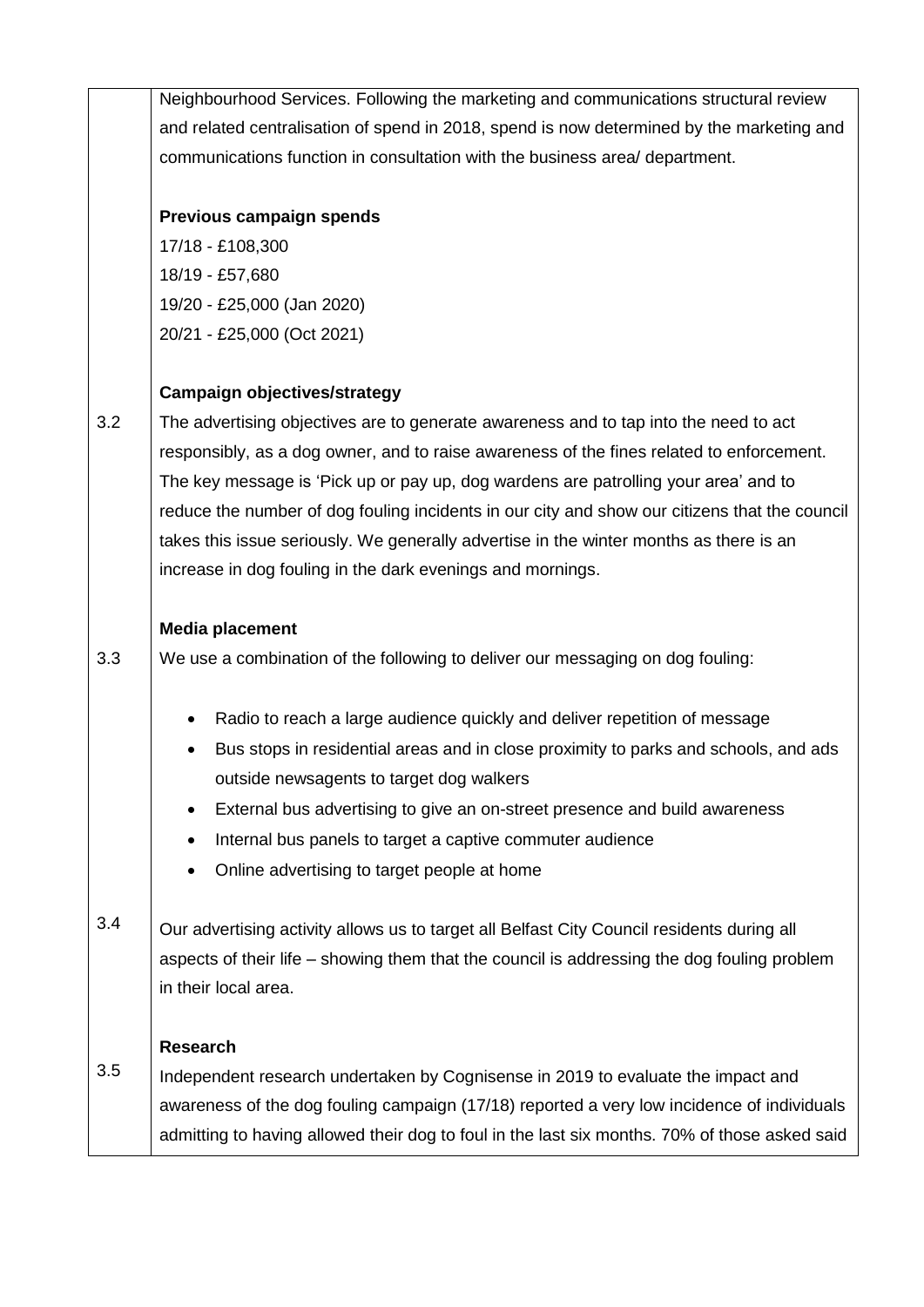|     | they had seen the campaign. The most prevalent area of recalled advertising was the "£80      |  |  |
|-----|-----------------------------------------------------------------------------------------------|--|--|
|     | fine". This level of ad recognition is well in excess of the relevant UK awareness norm.      |  |  |
|     | Overall prompted awareness was greater than seen in the previous 2017 research.               |  |  |
|     | External bus advertising was particularly prominently recalled (85%).                         |  |  |
|     |                                                                                               |  |  |
| 3.6 | <b>Results from October 21 campaign</b>                                                       |  |  |
|     | We review all statistics during, and post campaign. We then feed findings into future         |  |  |
|     | planning.                                                                                     |  |  |
|     |                                                                                               |  |  |
|     | Bus externals – 82% of Belfast adults saw our ad on average 3.4 times                         |  |  |
|     | Bus internals - 30,800 Belfast dog owners notice advertising inside a bus each<br>week        |  |  |
|     | www.belfasttelegrpah.co.uk delivered 320,000 impressions and 423 clicks (click                |  |  |
|     | through rate of 0.13% much higher than UK average of 0.13%)                                   |  |  |
|     | Belfast Live and Daily Mirror online activity delivered 100,012 page impressions<br>٠         |  |  |
|     | and 144 clicks (click through rate of 0.14%).                                                 |  |  |
|     | Panels at bus stops and newsagents - 73% of all adults in Belfast saw our ad on<br>$\bullet$  |  |  |
|     | average 12.5 times.                                                                           |  |  |
|     | Facebook - strong engagement rates<br>٠                                                       |  |  |
| 3.7 | In September 2021 there were 128 instances of illegal dog fouling incidents recorded (as      |  |  |
|     | part of the 5% random sampling of streets). In October 2021 this had decreased to 101         |  |  |
|     | incidents - a 22% decrease. (It should be noted that the second surveys for Central and       |  |  |
|     | City were not carried out due to illness in the section so this may have affected the figures |  |  |
|     | recorded and may have contributed to the decrease in dog fouling incidents recorded).         |  |  |
|     | Dog Warden Service & Fouling Fines                                                            |  |  |
| 3.8 | The Dog Warden Service operates from 08.00 hours to 20.00 hours seven days a week. The        |  |  |
|     | team consists of 12 dog wardens and 2 Supervisors. They work in teams of three, with two      |  |  |
|     | teams operating daily. Their work activities include:                                         |  |  |
|     | Responding to service requests.                                                               |  |  |
|     | Investigation of complaints.<br>٠                                                             |  |  |
|     | Investigation of dog attacks.<br>٠                                                            |  |  |
|     | Detecting and dealing with straying or uncontrolled dogs.<br>٠                                |  |  |
|     | Detecting and dealing with infringements of the legislation, including issuing notices.       |  |  |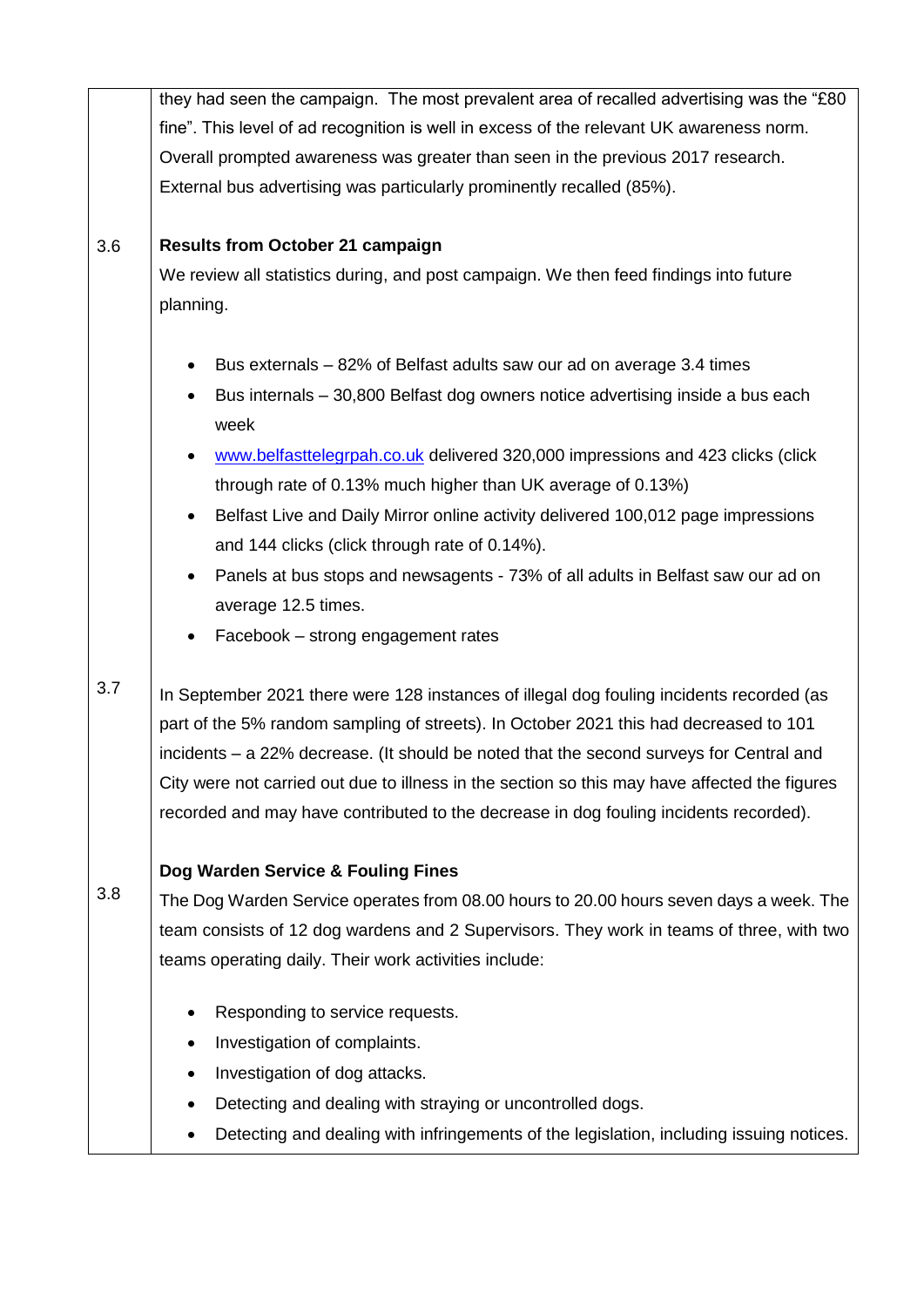|      | Preparing investigation/evidence files and court attendance where necessary.                                                                                                                                                                                                                                                                                                                                                                                                                                                                                                                                                                                                         |
|------|--------------------------------------------------------------------------------------------------------------------------------------------------------------------------------------------------------------------------------------------------------------------------------------------------------------------------------------------------------------------------------------------------------------------------------------------------------------------------------------------------------------------------------------------------------------------------------------------------------------------------------------------------------------------------------------|
|      | Detecting and dealing with dogs prescribed under the Dangerous Dogs (NI) Order<br>1991.                                                                                                                                                                                                                                                                                                                                                                                                                                                                                                                                                                                              |
|      | Collecting stray or unwanted dogs and taking them to the appropriate kennelling<br>facility.                                                                                                                                                                                                                                                                                                                                                                                                                                                                                                                                                                                         |
|      | Making recommendations for enforcement action with regards to dog attacks and<br>the imposition of control conditions.                                                                                                                                                                                                                                                                                                                                                                                                                                                                                                                                                               |
|      | Assessing conditions of dogs in our care, and dogs seen on properties and referring<br>them to animal welfare where necessary.                                                                                                                                                                                                                                                                                                                                                                                                                                                                                                                                                       |
|      | Inspecting and making recommendations for the registration of breeding                                                                                                                                                                                                                                                                                                                                                                                                                                                                                                                                                                                                               |
|      | establishments and guard-dog kennels under the Welfare of Animals Act 2011.<br>Patrolling streets and public places.                                                                                                                                                                                                                                                                                                                                                                                                                                                                                                                                                                 |
| 3.9  | To detect owners who let their dog foul in public places and don't pick up their mess, the dog<br>wardens are deployed on routine monitoring patrols. However, securing detections is<br>challenging and it is widely recognised that the problem of dog fouling cannot be addressed<br>solely by enforcement intervention. It requires a three-pronged approach which recognises<br>the need to encourage behavioural change, supported by enforcement and underpinned by<br>a regular cleansing regime. This service was impacted by COVID 19 restrictions but was<br>partially recovered by August 2020 and has continued to resume most activities in the<br>intervening period. |
| 3.10 | In order to enhance the patrols undertaken by the Dog Wardens, the following operational<br>arrangements have been reinstated:                                                                                                                                                                                                                                                                                                                                                                                                                                                                                                                                                       |
|      | The Dog Warden Supervisor and the Dog Wardens will liaise with the Area OSSS<br>management teams and other enforcement staff in their respective areas to discuss<br>priority areas and hotspots.<br>Scheduling of patrols most days at particular times has resumed in the last number of<br>weeks, including early mornings and evenings when resources permit in response to                                                                                                                                                                                                                                                                                                      |
|      | complaints and/or information that identifies a 'hot spot'.                                                                                                                                                                                                                                                                                                                                                                                                                                                                                                                                                                                                                          |
| 3.11 | The table below indicates the level of enforcement activities relating to dog fouling offences<br>within the last four years. Covid-19 restrictions have impacted the number of fixed penalty<br>notices issued for dog fouling in the last two years for a number of reasons. The public health                                                                                                                                                                                                                                                                                                                                                                                     |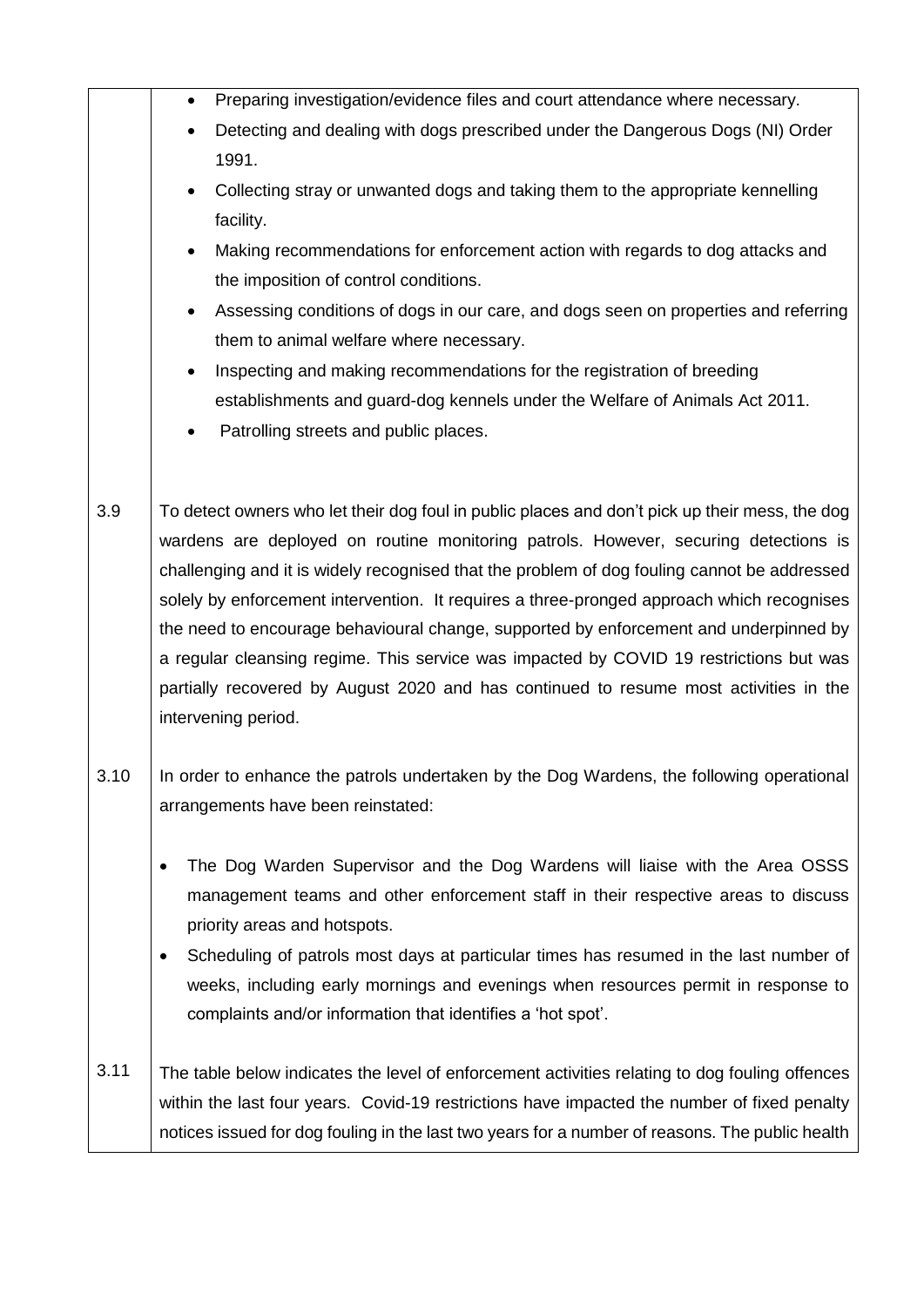restrictions have impacted on staffing levels due to a number of officers having had to isolate due to contact with Covid or having tested positive for Covid. Due to concerns around contracting the virus, the teams had to approach individuals with caution and only where absolutely necessary. Also the general public when approached were reluctant to engage and sometimes hostile, due to fear of infection.

| Year      | <b>Total Number of Dog Fouling Fines</b> |
|-----------|------------------------------------------|
| $17 - 18$ | 79                                       |
| $18 - 19$ | 62                                       |
| 19-20     | 99                                       |
| 20-21 YTD | 14                                       |

## **Other initiatives**

3.12

As part of our campaign monitoring, Corporate Communications review all social media comments and feed back to the department with information on parks and streets where dog fouling is a problem. One of the reoccurring messages was that the public did not see dog wardens on our streets. Dog wardens patrol in Belfast City Council marked vans, however at times they need to be discreet to enable them to detect offences. Therefore, we designed magnetic panels for their vans which can be attached when commuting from area to area and removed when required.

There has also been a high level of messages on social media about dog fouling within our parks. To tackle this issue dog fouling related stencils were placed in 19 of our parks in the summer months.



Whilst we recognise that marketing and communications alone does not eliminate and dramatically reducing dog fouling, what it does do is reinforce a message which needs high